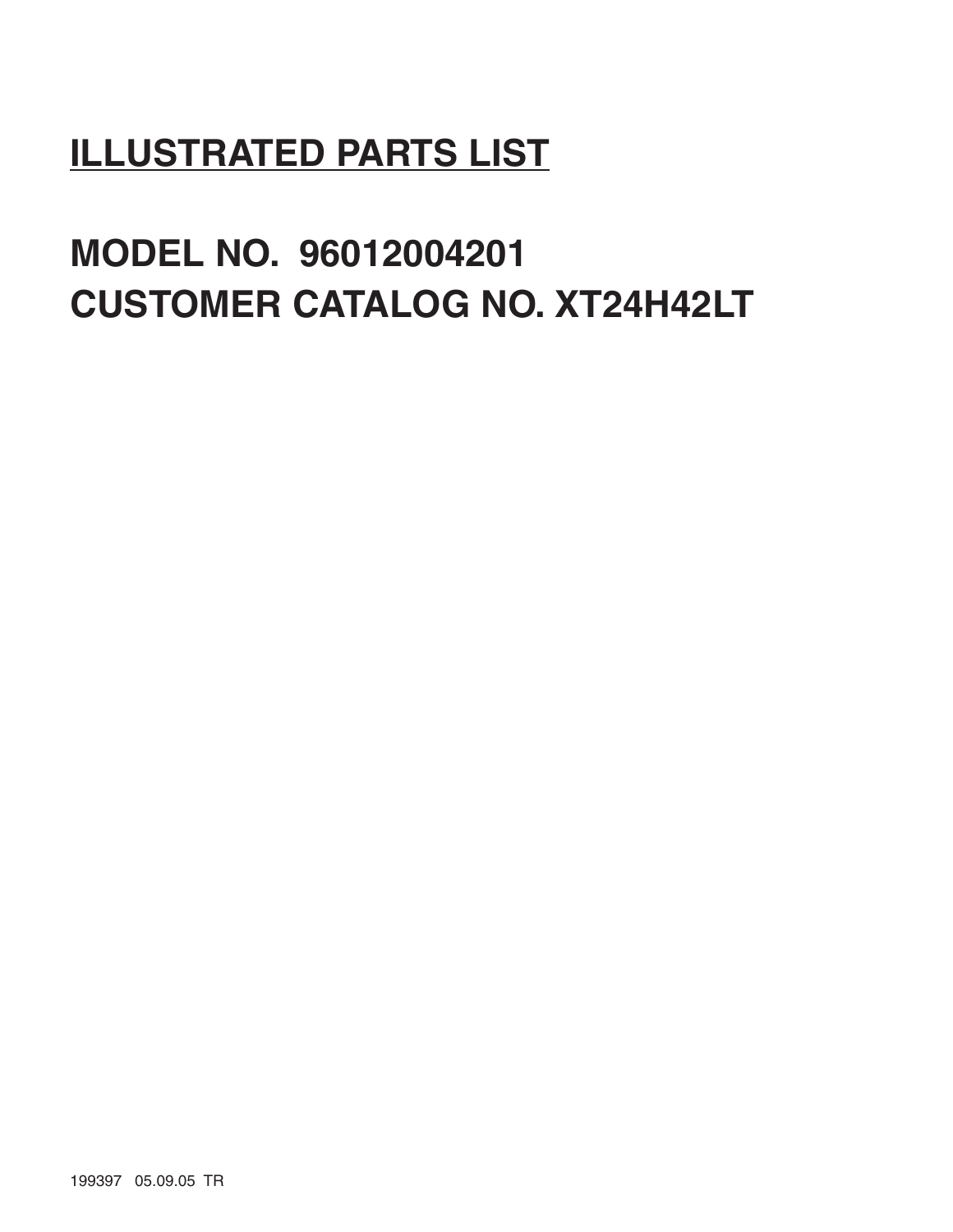### **DECALS**



| <b>KEY</b><br>NO. | <b>PART</b><br>NO. | <b>DESCRIPTION</b>            |
|-------------------|--------------------|-------------------------------|
| 1                 | 187407             | Reflector, LH                 |
| З                 | 197538             | Decal Hood Rh                 |
| 4                 | 197540             | Decal Hood LH                 |
| 5                 | 196674             | Decal Fender Logo             |
| 6                 | 170563             | Decal Warning, Keep Hand Away |
| 8                 | 179128             | Decal Deck "B" 42"            |
| 9                 | 195525             | Decal Hood                    |
| 10                | 157140             | Decal Fender Danger           |
| 14                | 160396             | Decal V-Belt Schematic        |
| 15                | 187408             | Decal Reflector, RH           |
| 16                | 196673             | Decal Ins Strg Whl            |
|                   |                    |                               |

#### **WHEELS AND TIRES**



| <b>KEY</b> | <b>PART</b> |                             |
|------------|-------------|-----------------------------|
| NO.        | NO.         | <b>DESCRIPTION</b>          |
| 18         | 193939      | Decal Oper                  |
| 20         | 145005      | <b>Decal Battery</b>        |
| 21         | 196675      | Decal Side Panel Logo       |
| 23         | 191652      | Decal Engine                |
|            | 138311      | Decal Height Adjust         |
|            | 166960      | Decal By Pass Lt Hydro      |
|            | 184310X428  | Pad Footrest LH             |
|            | 184311X428  | Pad Footrest RH             |
|            | 197498      | Manual Operator's E&F       |
|            | 199397      | <b>Manual Parts E&amp;F</b> |

| KEY<br>NO. | PART<br>NO. | <b>DESCRIPTION</b>                 |
|------------|-------------|------------------------------------|
|            | 59192       | Cap Valve Tire                     |
| 2          | 65139       | <b>Stem Valve</b>                  |
| 3          | 106222X     | Tire FT 15 x 6 0 - 6 Service       |
| 4          | 59904       | Tube Front (Service Item Only)     |
| 5          | 106732X624  | Rim Asm 6" Front Service           |
| 6          | 278H        | Fitting Grease (Front Wheel Only)  |
| 7          | 9040H       | Bearing Flange (Front Wheel nly)   |
| 8          |             | 106108X624 Rim Asm 8" Rear Service |
| 9          | 138468      | Tire R T 20 x 8-8 Service          |
| 10         | 7152J       | Tube Rear (Service Item Only)      |
| 11         | 104757X624  | Cap Axle Blk 1 50 x 1 00           |
|            | 144334      | Sealant, Tire (10 oz. Tube)        |
|            |             |                                    |

**NOTE:** All component dimensions given in U.S. inches 1 inch  $= 25.4$  mm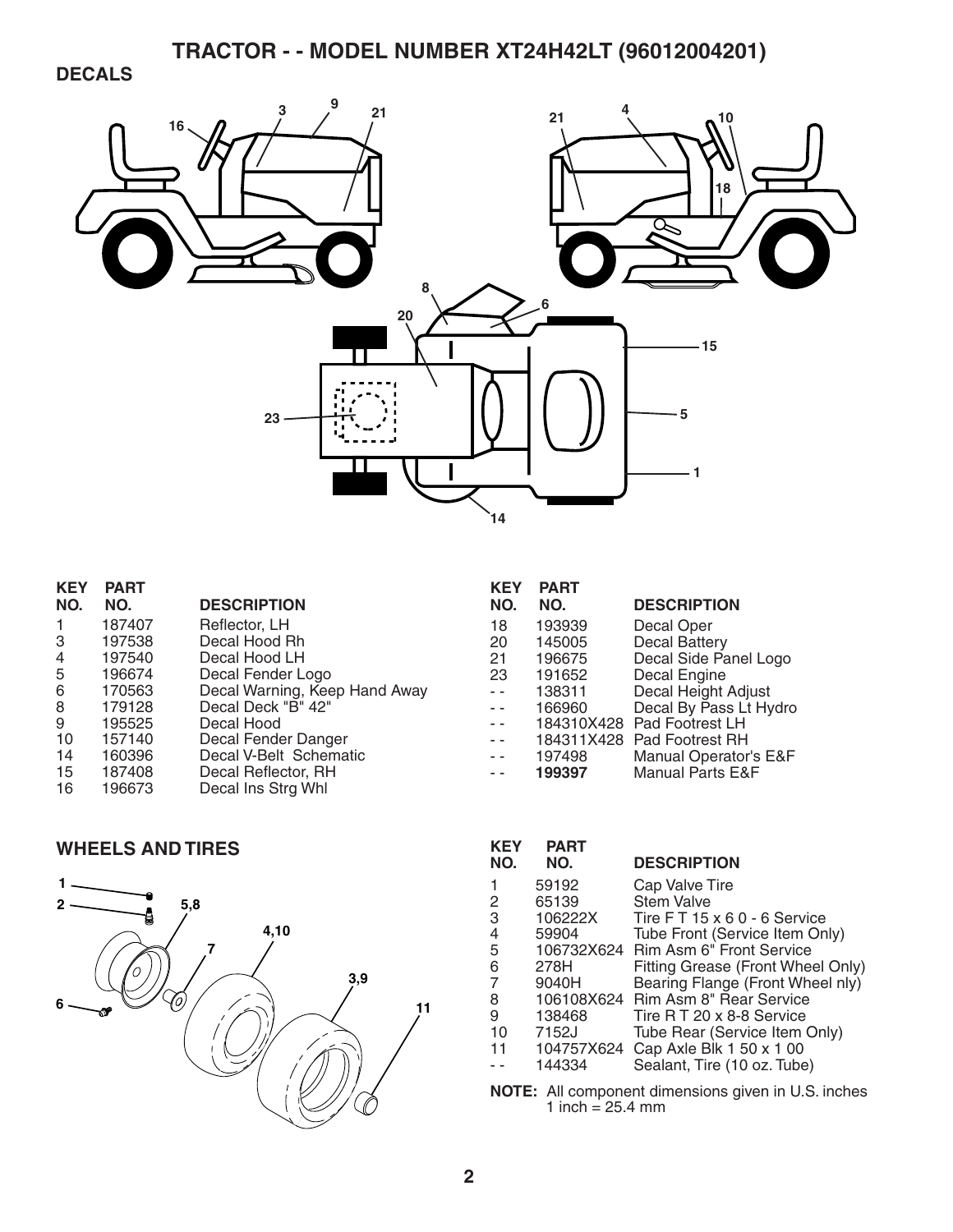#### **SCHEMATIC**

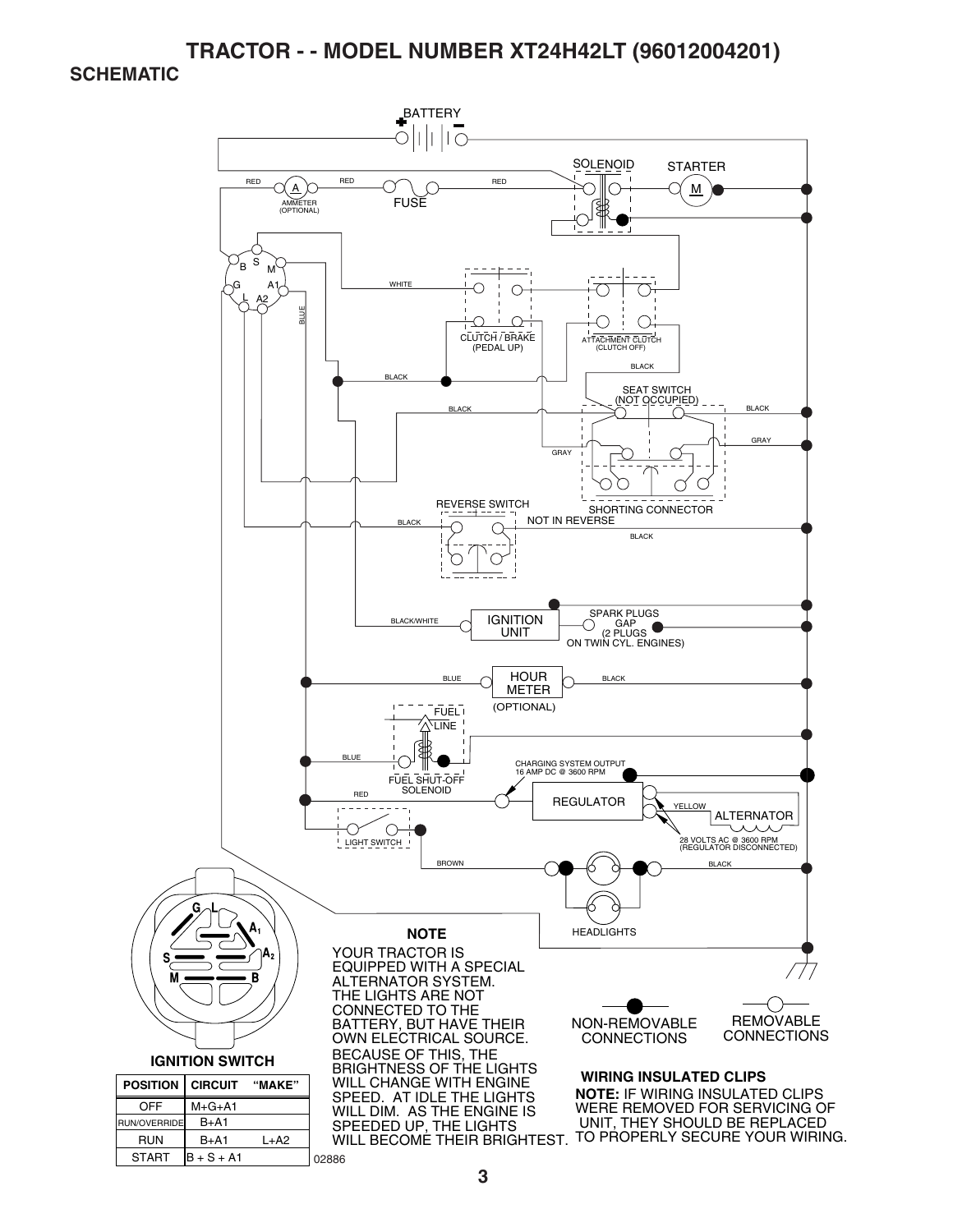**TRACTOR - - MODEL NUMBER XT24H42LT (96012004201) ELECTRICAL** 

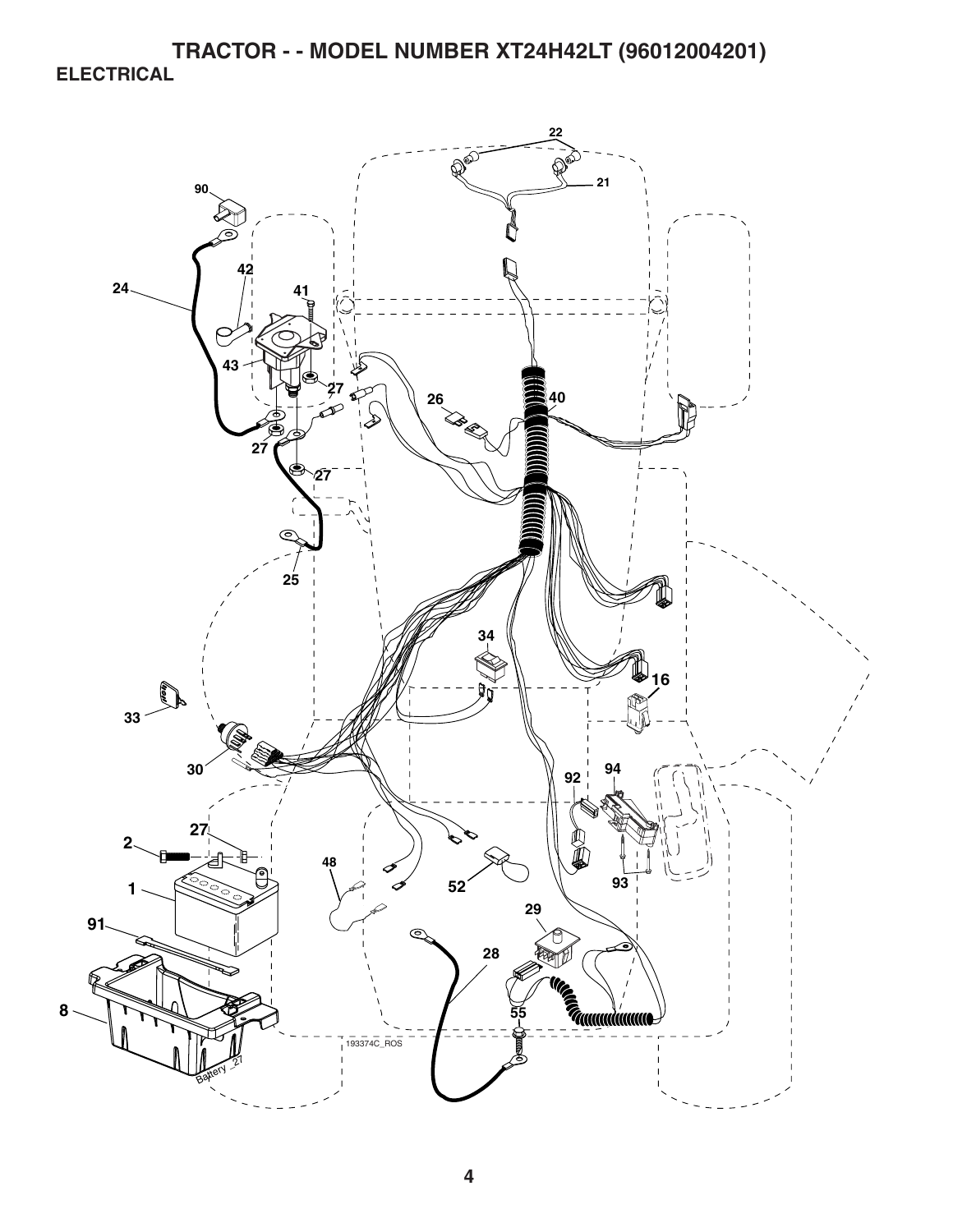| KEY<br>NO. | <b>PART</b><br>NO. | <b>DESCRIPTION</b>                              |
|------------|--------------------|-------------------------------------------------|
| 1          | 144927             | Battery                                         |
| 2          | 74760412           | Bolt Hex Hd 1/4-20 unc x 3/4                    |
| 8<br>16    | 186491<br>176138   | <b>Box Battery</b><br>Switch Interlock          |
| 21         | 183759             | Harness Socket Light                            |
| 22         | 4152J              | Bulb, Light # 1156                              |
| 24         | 4799J              | <b>Cable Battery</b>                            |
| 25         | 146148             | Cable Battery 6 Ga. Red w/16 wire               |
| 26         | 175158             | Fuse                                            |
| 27         | 73510400           | Nut Keps Hex 1/4-20 unc                         |
| 28         | 145491             | Cable Ground 21" Blk 6 Ga.                      |
| 29 —       | 192749             | <b>Switch Seat</b>                              |
| 30 —       | 193350             | Switch Ign                                      |
| 33         | 140401<br>110712X  | Key Ign Molded Generic                          |
| 34<br>40 — | 193374             | Switch Light/Reset<br>Harness Ign               |
| 41         | 71110408           | Bolt Fin Hex 1/4-20 unc x 1/2                   |
| 42 —       | 131563             | <b>Cover Terminal Red</b>                       |
| 43         | 192507             | Solenoid                                        |
| 48         | 140844             | <b>Adapter Ameter</b>                           |
| 52         | 141940             | <b>Protection Loop</b>                          |
| 55         | 17490508           | Screw Thdrol 5/16-18 x 1/2                      |
| 90         | 180449             | Cover Terminal                                  |
| 91         | 190270             | <b>Strap Battery Mount Front</b>                |
| 92         | 193465             | Harness Pigtail Reverse Switch                  |
| 93 —       | 192540             | Screw Plastite 10-14 x 2.0<br>Module Revers ROS |
| 94         | 191834             |                                                 |

**NOTE:** All component dimensions given in U.S. inches 1 inch = 25.4 mm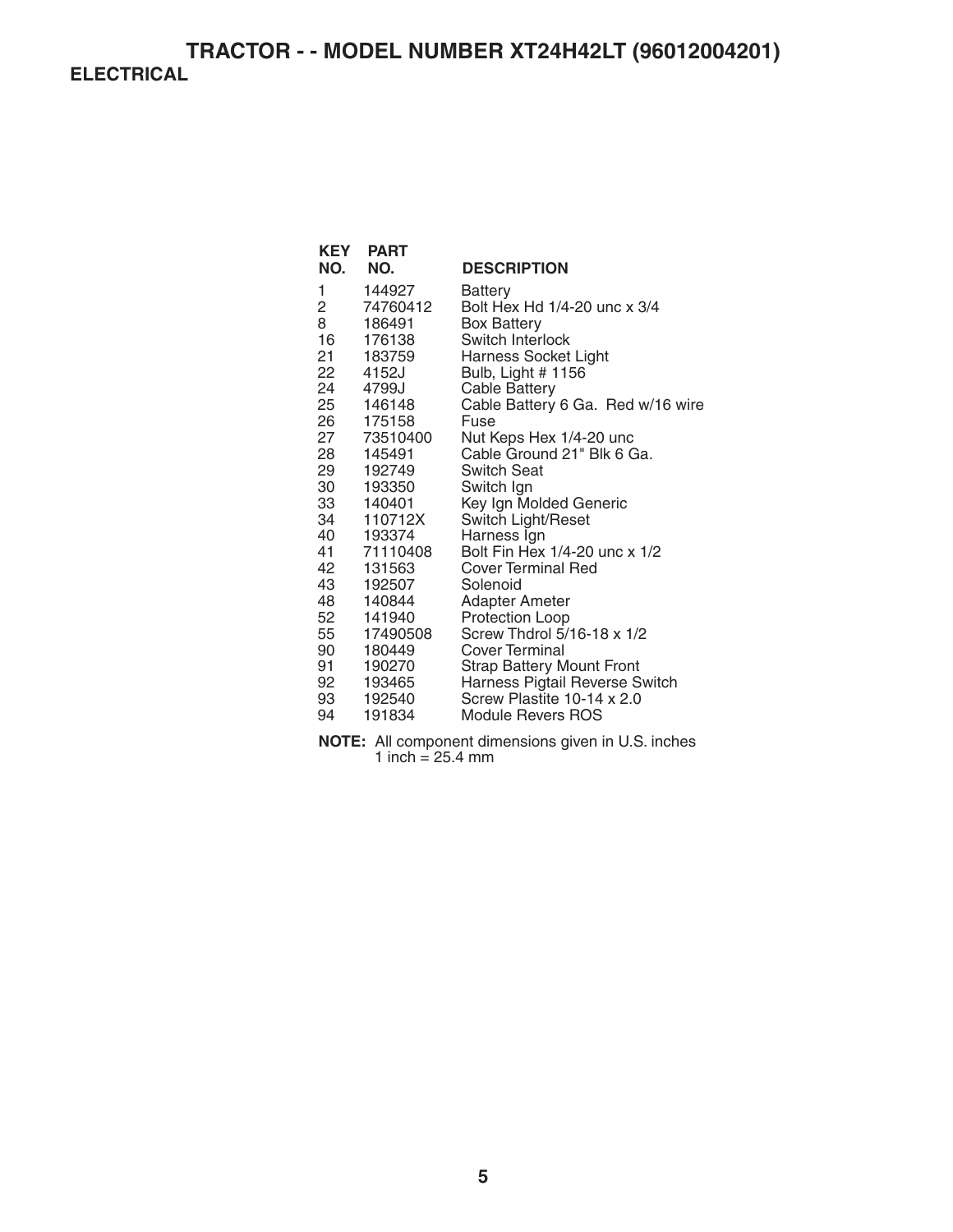**CHASSIS** 

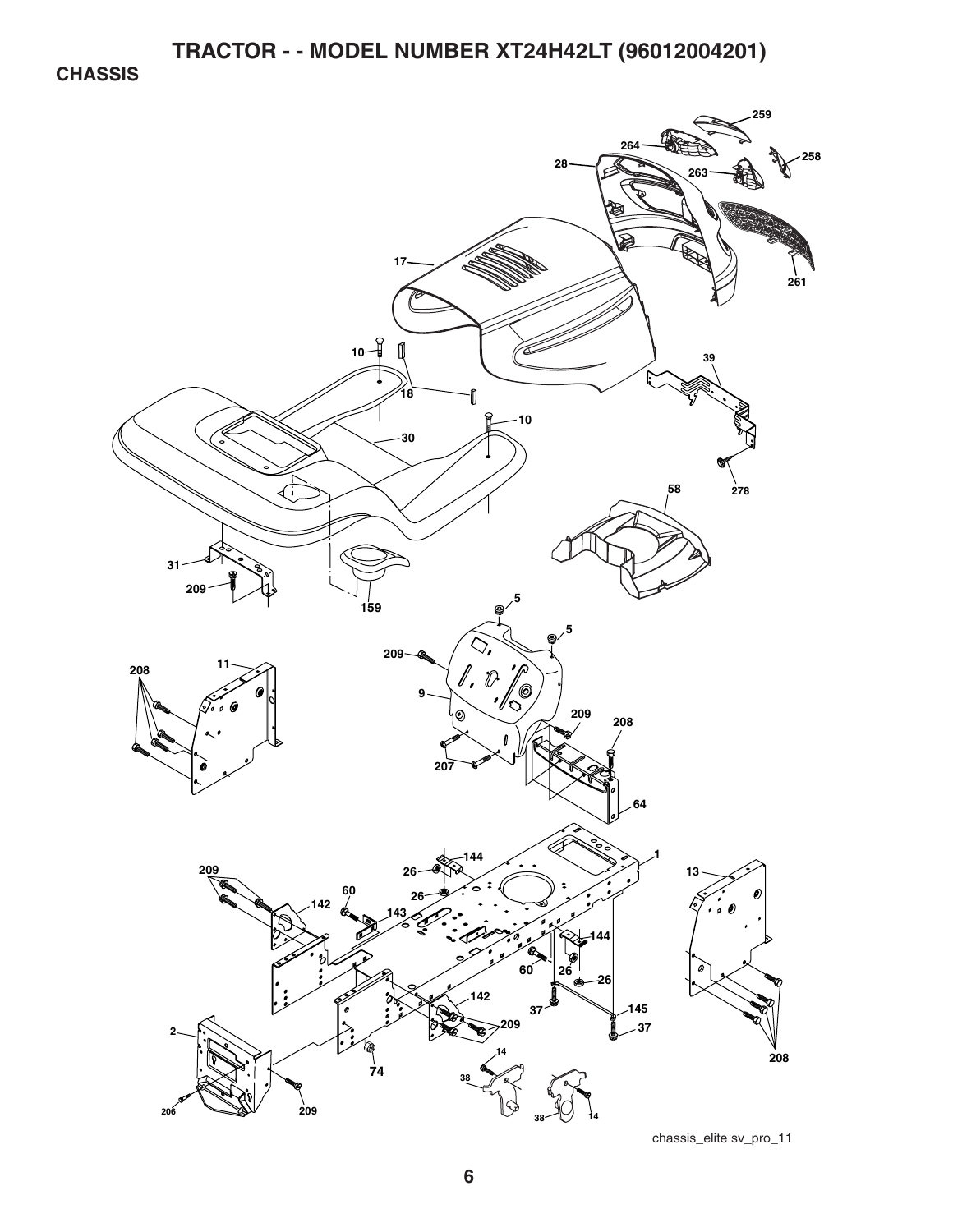**CHASSIS** 

| <b>KEY</b><br>NO. | <b>PART</b><br>NO. | <b>DESCRIPTION</b>                  |
|-------------------|--------------------|-------------------------------------|
| 1                 | 174619             | Chassis                             |
| $\overline{c}$    | 176554             | Drawbar                             |
| 5                 | 155272             | <b>Bumper Hood</b>                  |
| 9                 | 193510X010         | Dash                                |
| 10                | 72140608           | Bolt Carriage 3/8-16 x 1            |
| 11                | 174996             | Panel Dash Lh                       |
| 13                | 175255             | Panel Dash Rh                       |
| 14                | 17490608           | Screw Thdrol 3/8-16 x 1/2           |
| 17                | 183393X505         | Hood                                |
| 18                | 184921             | <b>Bumper Hood</b>                  |
| 26                | 73800600           | Nut Lock Hex W/Ins 3/8-16 unc       |
| 28                | 197482             | Grille                              |
| 30                | 192393X505         | <b>Fender Footrest</b>              |
| 31                | 139976             | <b>Bracket Fender</b>               |
| 37                | 17490508           | Screw Thdrol 6/16-18 x 1/2 TYT      |
| 38                | 175710             | <b>Bracket Asm Pivot Mower Rear</b> |
| 39                | 174714             | <b>Bracket Pivot</b>                |
| 58                | 189350             | Duct Air                            |
| 60                | 72140606           | Bolt RDHD Sqnk 3/8-16 unc x 3/4     |
| 64                | 154798             | Dash Lower STLT                     |
| 74                | 73680600           | Nut Crownlock 3/8-16 unc            |
| 142               | 175702             | <b>Plate Reinforcement STLT</b>     |
| 143               | 186689             | <b>Bracket Swaybar Chassis</b>      |
| 144               | 175582             | <b>Bracket Footrest Step-thru</b>   |
| 145               | 156524             | Rod Pivot Chassis/Hood              |
| 159               | 155123X428         | Cupholder                           |
| 206               | 170165             | Bolt Shoulder 5/16-18               |
| 207               | 17670508           | Screw Thdrol 5/16-18 x 1/2          |
| 208               | 17670608           | Screw Thdrol 3/8-16 x 1/2           |
| 209               | 17000612           | Screw Hexwsh Thdr 3/8-16 x 3/4      |
| 258               | 183835X599         | Lens Grille Pro RH                  |
| 259               | 183834X599         | Lens Grille Pro LH                  |
| 261               | 183829X428         | <b>Insert Grille</b>                |
| 263               | 183833             | <b>Bezel Grille RH</b>              |
| 264               | 183832             | <b>Bezel Grille LH</b>              |
| 278               | 191611             | Screw 10 x 3/4 Single Lead-Hex      |

**NOTE:** All component dimensions given in U.S. inches 1 inch  $= 25.4$  mm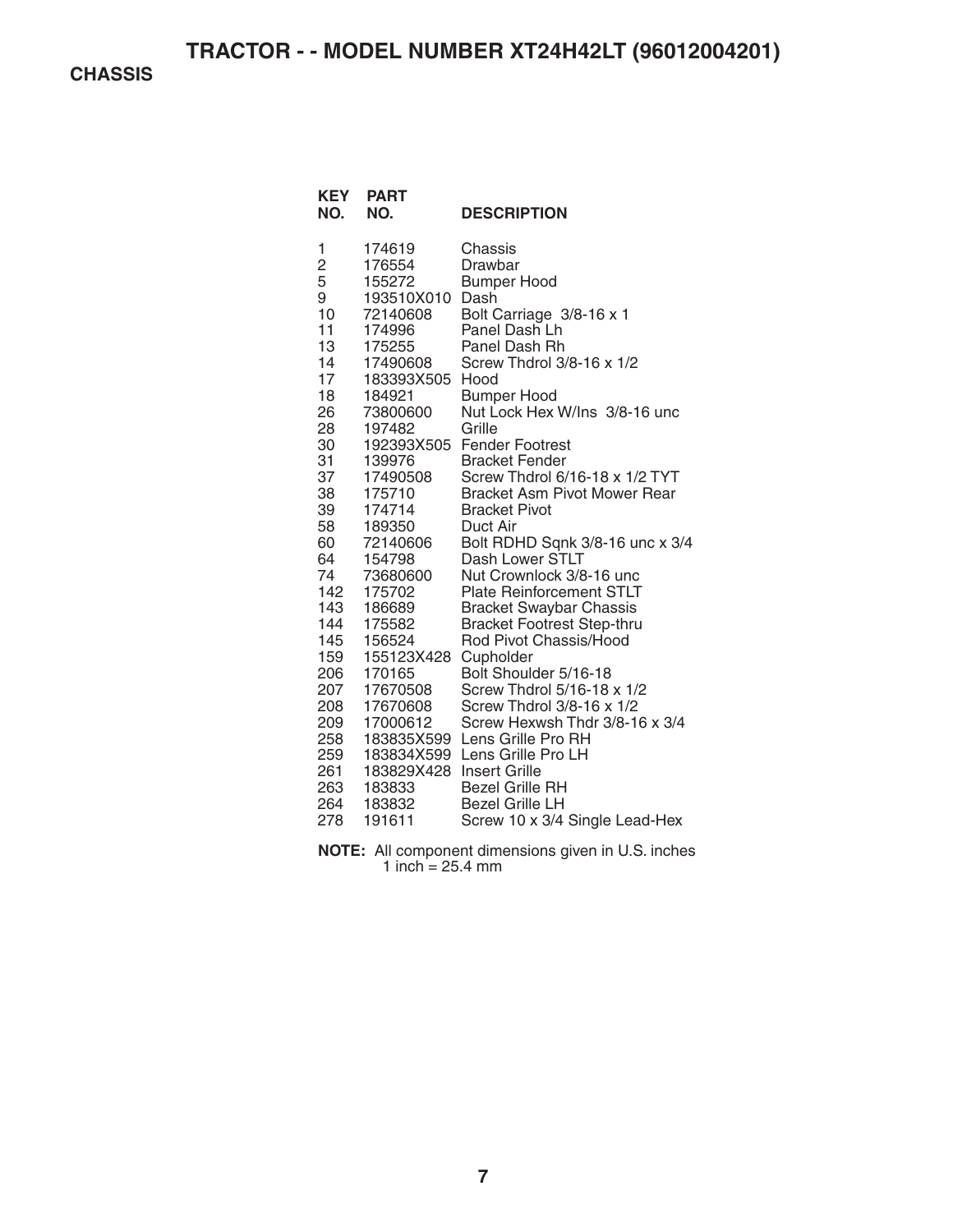**DRIVE** 

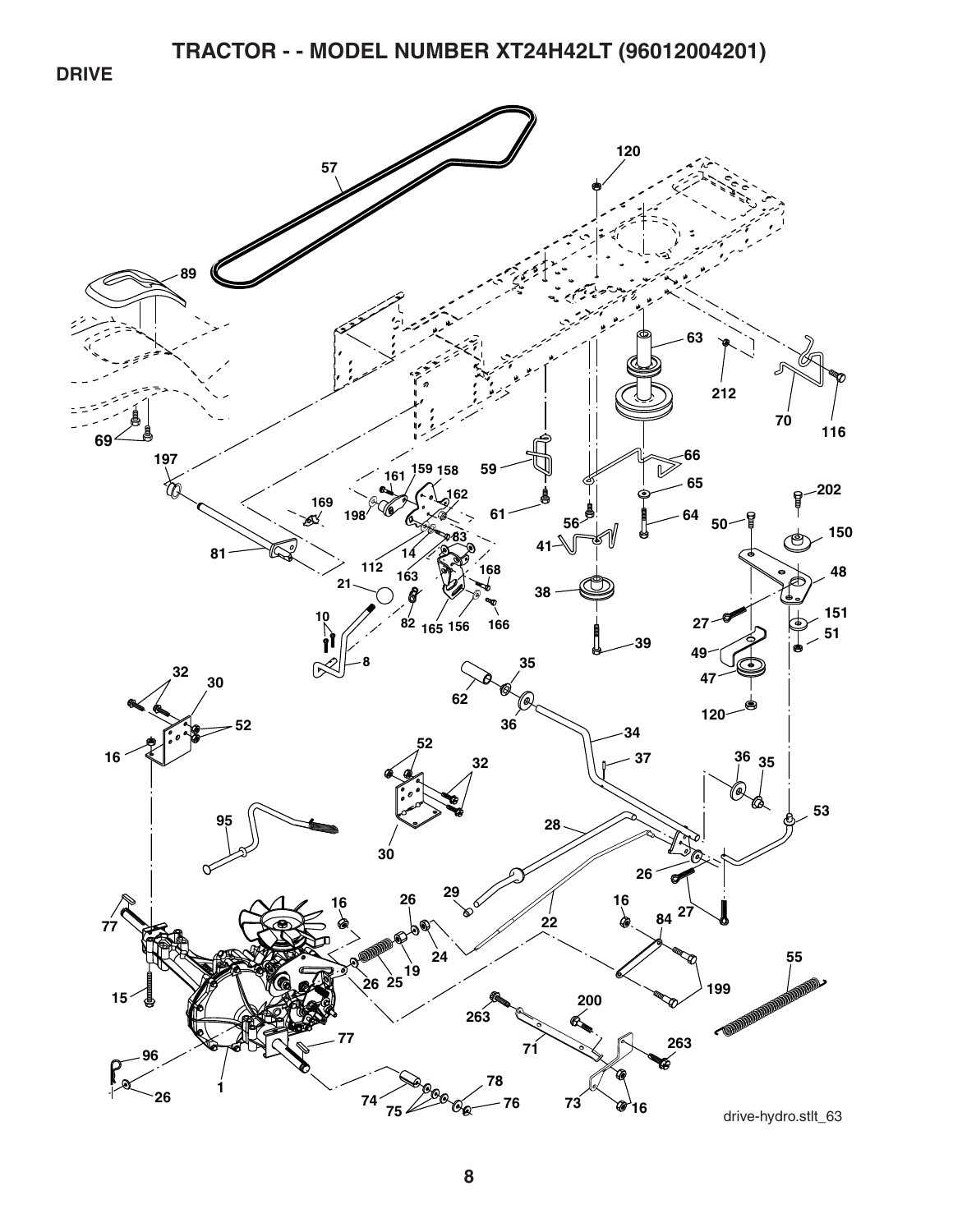#### **DRIVE**

| <b>KEY</b><br>NO. | <b>PART</b><br>NO.   | <b>DESCRIPTION</b>                                       | <b>KEY</b><br>NO. | <b>PART</b><br>NO.         | <b>DESCRIPTION</b>                                             |
|-------------------|----------------------|----------------------------------------------------------|-------------------|----------------------------|----------------------------------------------------------------|
| 1                 | .                    | Transaxle Hydro Gear 314-0510                            | 66                | 154778                     | Keeper Belt Engine                                             |
|                   |                      | (Order Parts From Transaxle Manu-                        | 69<br>70          | 142432<br>134683           | Screw Hex Wsh Hi-Lo 1/4 x 1/2 und<br>Guide Bolt Mower drive RH |
|                   |                      | facturer)                                                | 71                | 169183                     | Strap Torque Lh Hydro                                          |
| 8                 | 192502               | <b>Rod Shift</b>                                         | 73                | 169182                     | Strap Torque Rh Hydro                                          |
| 10                | 76020416             | Pin Cotter 1/8 x 1 CAD                                   | 74                | 137057                     | Spacer, Axle                                                   |
| 14<br>15          | 10040400<br>74490544 | Washer Lock Hvy Helical<br>Bolt, Hex FLGHD 5/16-18 Gr. 5 | 75                | 121749X                    | Washer 25/32 x 1-1/4 x 16 Ga.                                  |
| 16                | 73800500             | Nut Lock Hex W/Ins 5/16-18 unc                           | 76                | 12000001                   | E-Ring                                                         |
| 19                | 73800600             | Nut Lock Hex W/Wsh 3/8-16 unc                            | 77                | 123583X                    | Key, Square                                                    |
| 21                | 140845               | Knob                                                     | 78                | 121748X                    | Washer 25/32 x 1-5/8 x 16 Ga.                                  |
| 22                | 169498               | Rod, Brake Hydro                                         | 81                | 165596                     | Shaft Asm. Cross Hydro                                         |
| 24                | 73350600             | Nut                                                      | 82                | 165711                     | Spring Torsion T/A                                             |
| 25                | 106888X              | Spring, Brake Rod                                        | 83                | 19171216                   | Washer 17/32 x 3/4 x 16 Ga.                                    |
| 26                | 19131316             | Washer                                                   | 84                | 169594                     | Link Transaxle                                                 |
| 27                | 76020412             | Pin Cotter 1/8 x 3/4 CAD.                                | 89                |                            | 192387X428 Console, Shift                                      |
| 28                | 175765               | Rod, Parking Brake                                       | 95                | 170201                     | Control Asm Bypass Hydro                                       |
| 29                | 71673                | Cap, Parking Brake                                       | 96                | 4497H                      | Retainer Spring 1" Zinc/Cad                                    |
| 30                | 169592               | Bracket, Transaxle                                       | 112               | 19091210                   | Washer 9/32 x 3/4 x 10 Ga.                                     |
| 32                | 74760512             | Bolt Hex Hd 5/16-18 unc x 3/4                            | 116               | 72140608                   | Bolt RDHD SQNK 3/8-16 UNC x 1                                  |
| 34                | 175578               | Shaft, Foot Pedal                                        | 120               | 73900600                   | Nut Lock Flg 3/8-16 unc                                        |
| 35                | 120183X              | Bearing, Nylon                                           | 150               | 175456                     | Spacer Retainer                                                |
| 36                | 19211616             | Washer                                                   | 151               | 19133210                   | Washer 13/32 x 2 x 10 Ga.                                      |
| 37                | 1572H                | Pin, Roll                                                | 156<br>158        | 166002<br>165589           | Washer Srrted 5/16 ID x 1.125<br><b>Bracket Shift Mount</b>    |
| 38                | 179114               | Pulley, Composite                                        | 159               | 183900                     | Hub Shift                                                      |
| 39                | 72110622             | Bolt Rdhd 3/8-16 unc x 2-3/4 Gr. 5                       | 161               | 72140406                   | Bolt Rdhd Sqnk 1/4-20 x 3/4 Gr. 5                              |
| 41<br>47          | 175556               | Keeper, Belt Idler                                       | 162               | 73680400                   | Nut Crownlock 1/4-20 unc                                       |
| 48                | 127783<br>154407     | Pulley, Idler, V-Groove<br>Bellcrank Clutch Grnd Drv STL | 163               | 74780416                   | Bolt Hex Fin 1/4-20 unc x 1 Gr. 5                              |
| 49                | 123205X              | Retainer, Belt                                           | 165               | 165623                     | <b>Bracket Pivot Lever</b>                                     |
| 50                | 72110612             | Bolt Carr Sh 3/8-16 x 1-1/2 Gr. 5                        | 166               | 17490510                   | Screw 5/16-18 x 5/8                                            |
| 51                | 73680600             | Nut Crownlock 3/8-16 unc                                 | 168               | 165492                     | Bolt Shoulder 5/16-18 x .561                                   |
| 52                | 73680500             | Nut Crownlock 5/16-18 unc                                | 169               | 165580                     | Plate Fastening Lt                                             |
| 53                | 105710X              | Link, Clutch                                             | 197               | 169613                     | Nyliner Snap-In 5/8" ID                                        |
| 55                | 105709X              | Spring, Return, Clutch                                   | 198               | 169593                     | Washer Nyl 7/8 ID x .105                                       |
| 56                | 17060620             | Screw 3/8-16 x 1-1/4                                     | 199               | 169612                     | Bolt Shoulder 5/16-18 unc                                      |
| 57                | 140294               | V-Belt, Ground Drive                                     | 200               | 72140508                   | Bolt Rdhd Sqnk 5/16-18 unc x 1                                 |
| 59                | 169691               | Keeper, Center Span                                      | 202               | 72110614                   | Bolt Carr Sh 3/8-16 x 1-3/4 Gr. 5                              |
| 61                | 17120614             | Screw 3/8-16 x .875                                      | 212               | 145212                     | Nut Hex Flange Lock                                            |
| 62                | 8883R                | Cover, Pedal                                             | 263               | 17000612                   | Thdrol Screw 3/8-16 x 3/4                                      |
| 63                | 175410               | Pulley, Engine                                           |                   |                            |                                                                |
| 64                | 173937               | Bolt Hex 7/16-20 x 4 x Gr. 5-1.5 Thr                     |                   |                            | NOTE: All component dimensions given in U.S. inches            |
| 65                | 10040700             | Washer                                                   |                   | 1 inch = $25.4 \text{ mm}$ |                                                                |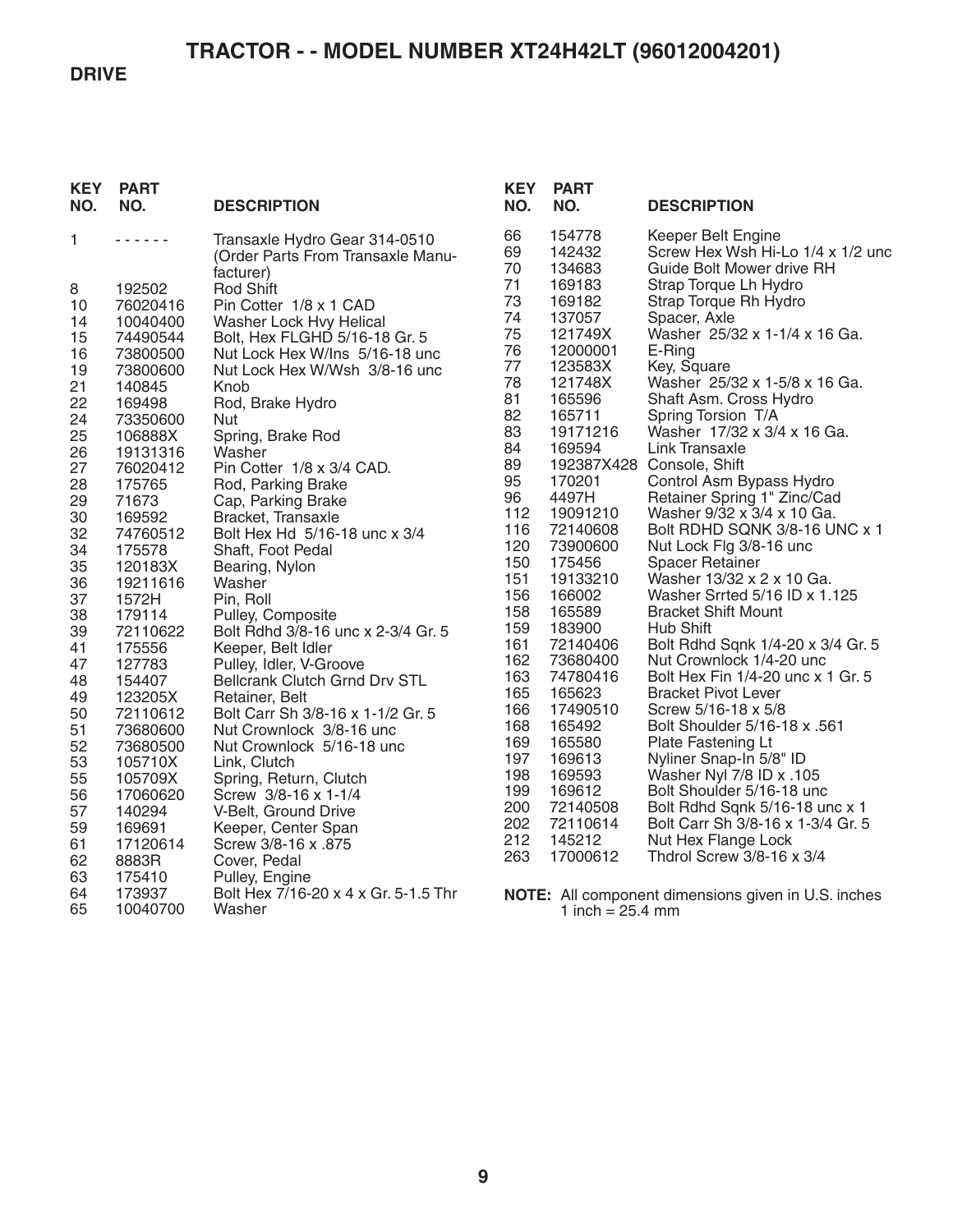### **TRACTOR - - MODEL NUMBER XT24H42LT (96012004201) STEERING ASSEMBLY**



steering\_pl.lt\_60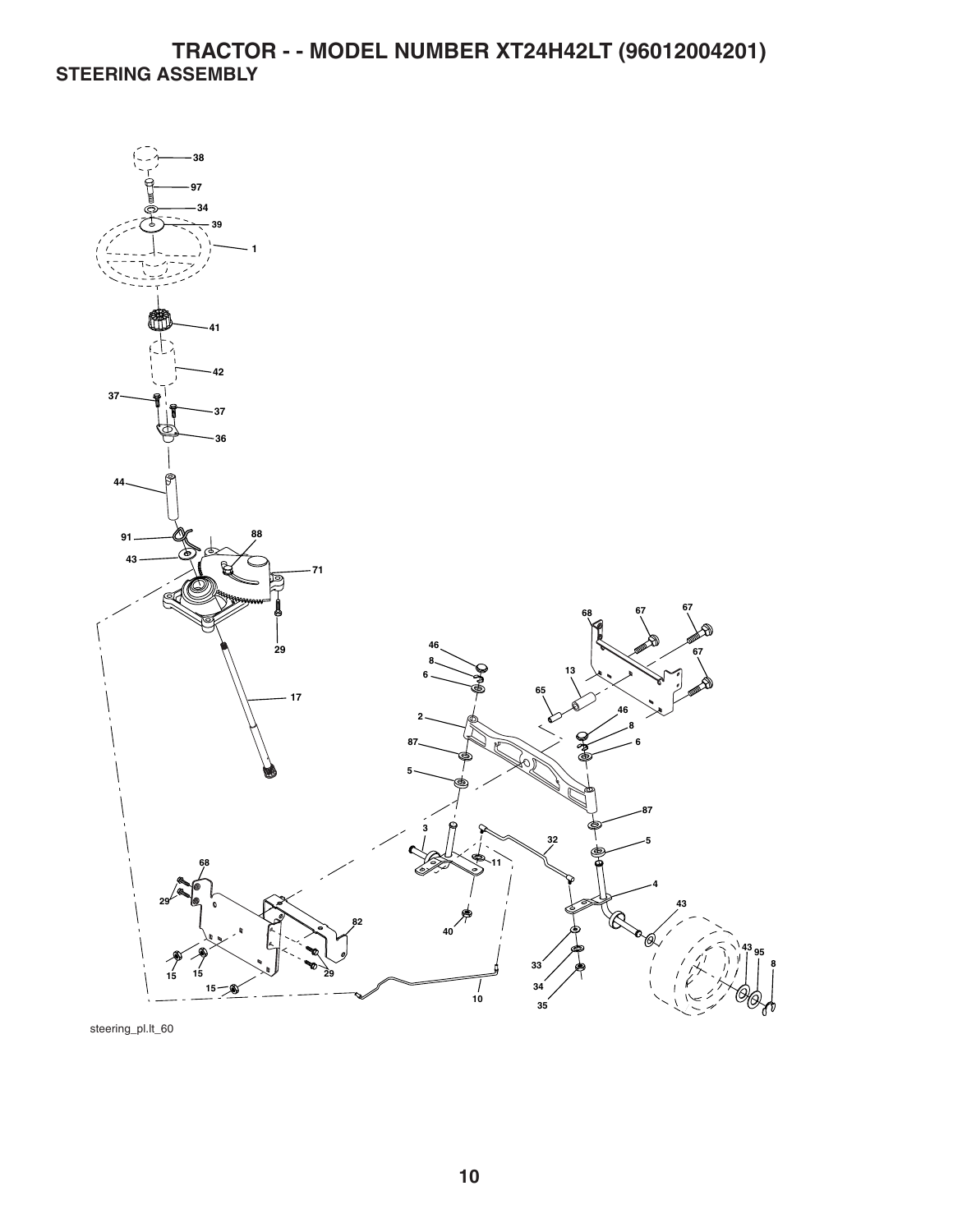**TRACTOR - - MODEL NUMBER XT24H42LT (96012004201) STEERING ASSEMBLY** 

| <b>KEY</b><br>NO.        | <b>PART</b><br>NO. | <b>DESCRIPTION</b>                                      |
|--------------------------|--------------------|---------------------------------------------------------|
|                          |                    |                                                         |
| 1                        |                    | 186094X428 Wheel Steering                               |
| $\frac{2}{3}$            | 184706             | Axle Asm Cast Iron LT                                   |
|                          | 169840             | Spindle Asm LH                                          |
| $\overline{\mathcal{L}}$ | 169839             | Spindle Asm RH                                          |
| 5                        | 6266H              | Bearing Race Thrust Harden                              |
| 6                        | 121748X            | Washer 25/32 x 1-5/8 x 16 Ga.                           |
| 8                        | 12000029           | Ring Klip #t5304-75                                     |
| 10                       | 175121             | Link Drag                                               |
| 11<br>12                 | 10040600           | Washer Lock Hvy Hlcl Spr 3/8                            |
| 13                       | 73940800<br>136518 | Nut Hex Jam Toplock 1/2-20 unf<br>Spacer Brg Axle Front |
| 15                       | 145212             | Nut Hex Flange Lock                                     |
| 17                       | 190753             | <b>Shaft Asm Steering</b>                               |
| 29                       | 17000612           | Screw 3/8-16 x .75                                      |
| 32                       | 171888             | Rod Tie                                                 |
| 33                       | 19111216           | Washer 11/32 x 3/4 x 16 Ga.                             |
| 34                       | 10040500           | Washer Lock 5/16                                        |
| 35                       | 73540500           | Crownlock Nut 5/16-24 unf                               |
| 36                       | 155099             | <b>Bushing Strg</b>                                     |
| 37                       | 152927             | <b>Screw</b>                                            |
| 38                       | 186095X428         | Insert Cap Strg Wh                                      |
| 39                       | 19113812           | Washer 11/32 ID x 2-3/8 OD x 12 Ga.                     |
| 40                       | 73540600           | Crownlock nut                                           |
| 41                       | 186737             | <b>Adaptor Wheel Strg</b>                               |
| 42                       | 145054X428         | Boot Steering Dash                                      |
| 43                       | 121749X            | Washer 25/32 x 1 1/4 x 16 Ga.                           |
| 44                       | 190752             | Shaft Exten.                                            |
| 46                       | 121232X            | Cap Spindle Fr Top Blk                                  |
| 65                       | 160367             | Spacer Brace Axle                                       |
| 67                       | 72110618           | Bolt RDHD SQNK 3/8-16 x 2 1/4                           |
| 68                       | 169827             | Axle, Brace                                             |
| 71                       | 175146             | <b>Steering Asm</b>                                     |
| 82                       | 169835             | <b>Bracket Susp Chassis Front</b>                       |
| 87                       | 173966             | Washer Flat .781 x 1-1/2 x .14                          |
| 88                       | 175118             | Bolt Shoulder 7/16-20 unc                               |
| 91                       | 175553             | <b>Clip Steering</b>                                    |
| 95                       | 188967             | Washer Harden .739 x 1.637 x 060                        |
| 97                       | 74780564           | Bolt 5/16-18 unc x 4" L Gr. 5                           |

**NOTE:** All component dimensions given in U.S. inches 1 inch =  $25.4 \, \text{mm}$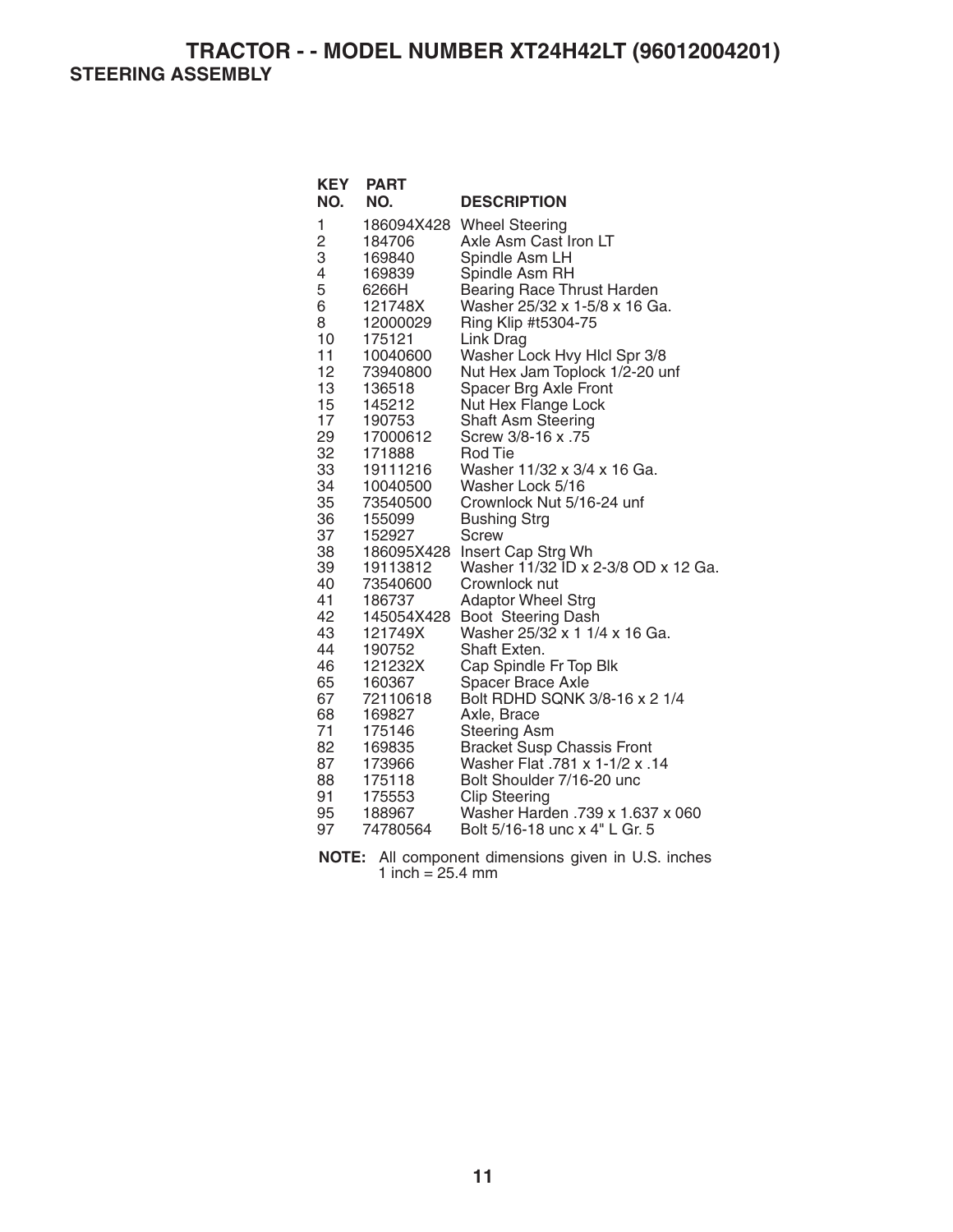**TRACTOR - - MODEL NUMBER XT24H42LT (96012004201) SEAT ASSEMBLY** 



```
seat_lt.knob_9
```

| <b>KEY</b><br>NO. | <b>PART</b><br>NO. | <b>DESCRIPTION</b>                                       |
|-------------------|--------------------|----------------------------------------------------------|
|                   | 188705             | Seat                                                     |
| 2<br>3            | 180166<br>71110616 | <b>Bracket Pivot Seat</b><br>Bolt Fin Hex 3/8-16 unc x 1 |
| 4                 | 19131610           | Washer 13/32 x 1 x 10 Ga.                                |
| 5                 | 145006             | Clip Push-In                                             |
| 6                 | 73800600           | Nut Hex w/Ins. 3/8-16 unc                                |
| 7                 | 124181X            | Spring Seat Cprsn 2 250 Blk Zi                           |
| 8                 | 17000616           | Screw 3/8-16 x 1.5 Smgml                                 |
| 9                 | 19131614           | Washer 13/32 x 1 x 14 Ga.                                |
| 10                | 180186             | Pan Seat                                                 |
| 11                | 166369             | Knob Seat                                                |
| 12                | 174648             | <b>Bracket Mounting Switch</b>                           |
|                   |                    |                                                          |

| KEY<br>NO. | <b>PART</b><br>NO. | <b>DESCRIPTION</b>              |
|------------|--------------------|---------------------------------|
| 13         | 121248X            | Bushing Snap Blk Nyl 50 Id      |
| 14         | 72050412           | Bolt Rdhd Sqnk 1/4-20 x 1-1/2   |
| 15         | 134300             | Spacer Split 28 x 96            |
| 16         | 121250X            | <b>Spring Cprsn</b>             |
| 17         | 123976X            | Nut Lock 1/4 Lge Flg Gr. 5 Zinc |
| 21         | 171852             | Bolt Shoulder 5/16-18 unc.      |
| 22         | 73800500           | Nut Hex Lock W/Ins 5/16-18      |
| 24         | 19171912           | Washer 17/32 x 1-3/16 x 12 Ga.  |

**NOTE:** All component dimensions given in U.S. inches 1 inch  $= 25.4$  mm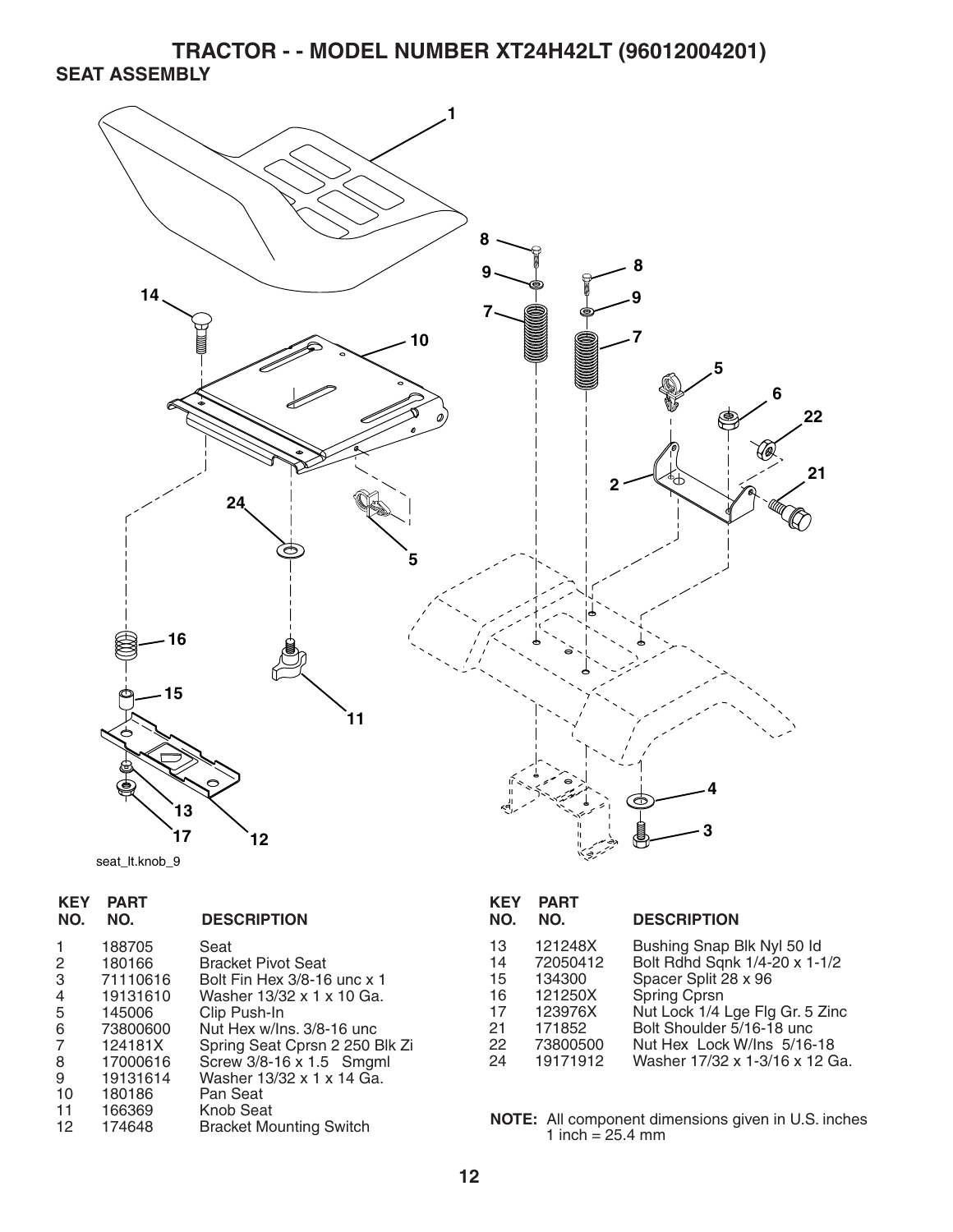#### **ENGINE**



32 161696 Cap Gauge, Fuel<br>33 123487X Clamp. Hose Blk

Clamp, Hose Blk

1-949-460-5688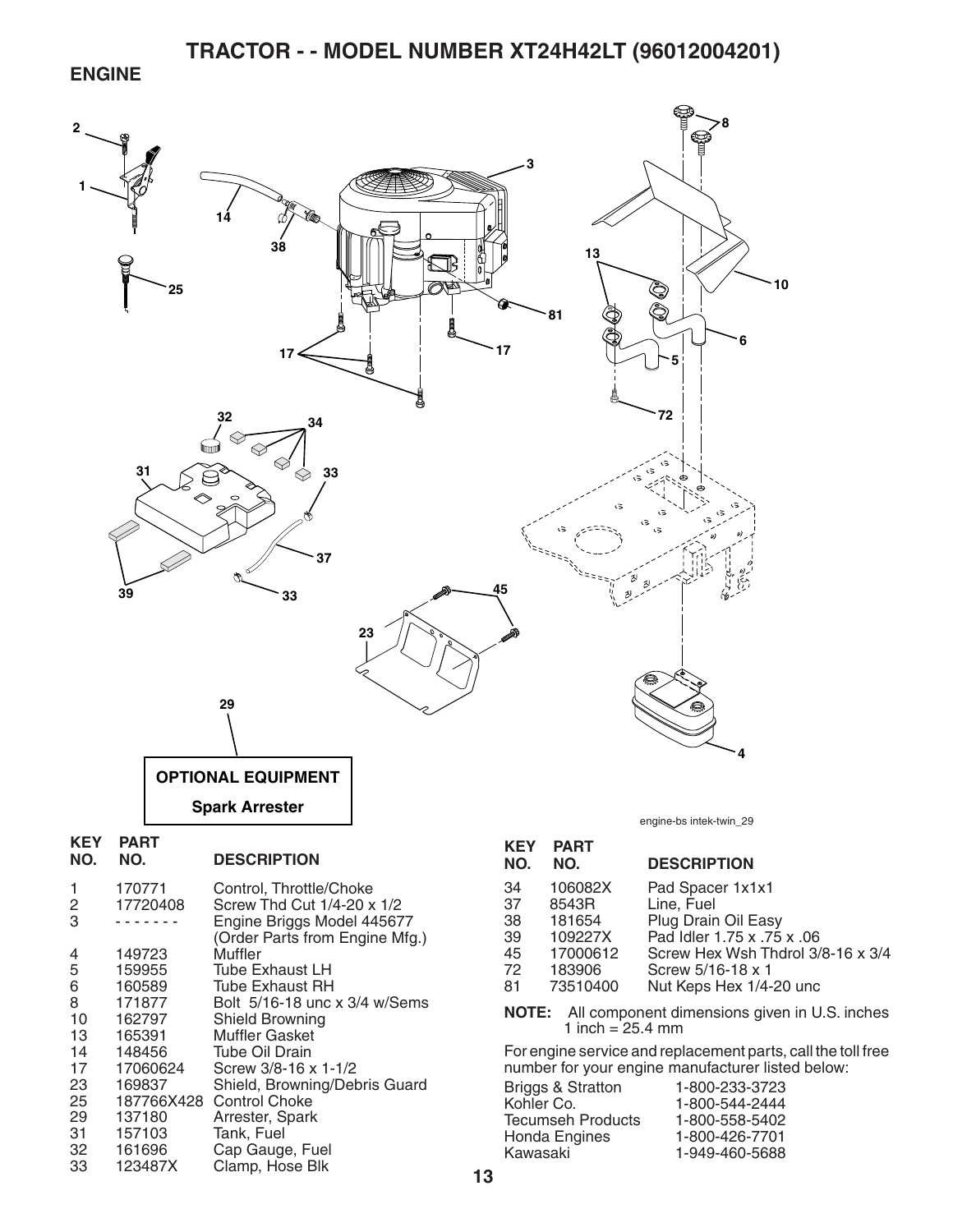**TRACTOR - - MODEL NUMBER XT24H42LT (96012004201) MOWER DECK** 

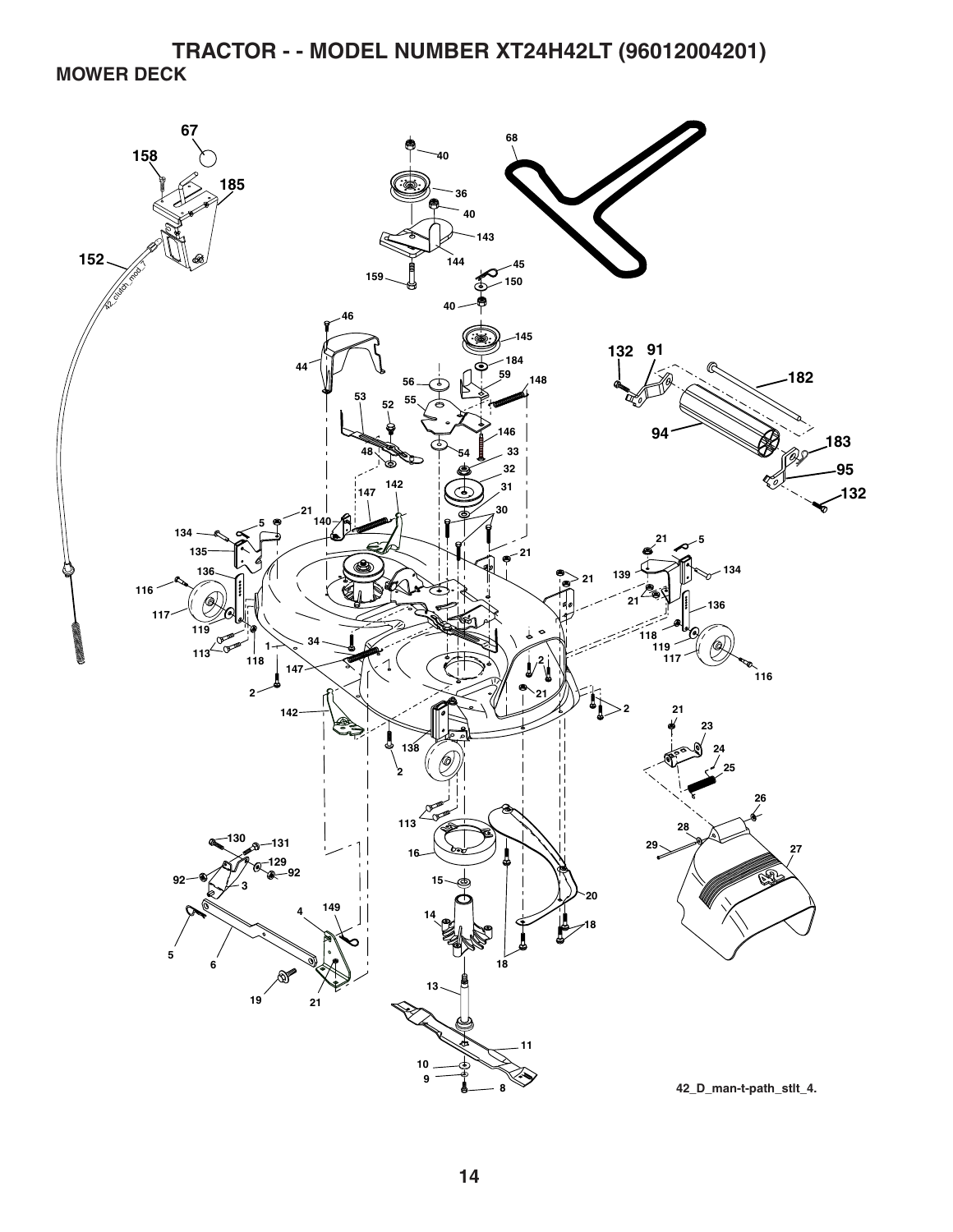## **MOWER DECK**

| <b>KEY</b><br>NO.        | <b>PART</b><br>NO.           | <b>DESCRIPTION</b>                                                              | <b>KEY</b><br>NO. | <b>PART</b><br>NO.           | <b>DESCRIPTION</b>                                                               |
|--------------------------|------------------------------|---------------------------------------------------------------------------------|-------------------|------------------------------|----------------------------------------------------------------------------------|
| 1<br>2<br>3              | 182032<br>72140506<br>138017 | Mower Deck Assembly, 42"<br><b>Bolt</b><br>Bracket Asm Fr. Sway Bar 3/42        | 59<br>68<br>91    | 141043<br>144959<br>1880532  | <b>Guard TUV Idler</b><br>V-Belt, 42" Mower<br><b>Bracket Nose Roller LH</b>     |
| $\overline{4}$<br>5<br>6 | 165460<br>4939M<br>178024    | Bracket Asm Deck 42" Sway Bar<br><b>Retainer Spring</b><br><b>Bar Sway Deck</b> | 92<br>94<br>95    | 73800600<br>132264<br>180533 | Nut Lock W/Ins 3/8-16 unc<br><b>Roller Nose</b><br><b>Bracket Nose Roller RH</b> |
| 8                        | 850857                       | Bolt 3/8-24 x 1.25 Gr. 8 patched                                                | 113               | 17000510                     | Screw 5/16-18                                                                    |
| 9                        | 10030600                     | Washer, Lock<br>Washer, Hardened                                                | 116<br>117        | 4898H<br>188606              | Bolt, Shoulder                                                                   |
| 10                       | 140296                       | (The following Blades are available)                                            | 118               | 73930600                     | Wheel, Gauge<br>Nut Centerlock 3/8-16                                            |
| 11                       | 138971                       | Blade Mower 42" Hi-Lift (for bagging<br>and discharging)                        | 119<br>129        | 19121414<br>19131312         | Washer 3/8 x 7/8 x 14 Ga.<br>Washer 13/32 x 13/16 x 12 Ga.                       |
| $\sim$ $-$               | 134149                       | Blade, Mulching 42" Std (for mulch-<br>ing mowers only)                         | 130<br>131        | 74780616<br>72140608         | Bolt Fin HEx 3/8-16 unc x 1 Gr. 5<br>Bolt RDHD SQNK 3/8-16 unc x 1               |
| - -                      | 139775                       | Blade Mulching 42" Premium (For<br>better wear when mulching)                   | 132<br>134        | 17000612<br>156941           | Screw Hexwsh Thdr. 3/8-16 x 3/4<br><b>Pin Head Rivet</b>                         |
| 13                       | 137645                       | Shaft Assembly, Mandrel, Vented                                                 | 135               | 159765                       | Bracket Asm Wheel Ga. Rear LH                                                    |
| 14                       | 128774                       | Housing, Mandrel, Vented                                                        | 136               | 155986                       | Bar Adjusting Gauge Wheel                                                        |
| 15                       | 110485X                      | Bearing, Ball, Mandrel                                                          | 138               | 159763                       | Bracket Asm Wheel Ga. Rear RH                                                    |
| 16                       | 174493                       | Stripper, Mandrel Deck                                                          | 139               | 159767                       | Bracket Asm Wheel Ga. Front RH                                                   |
| 18                       | 72140505<br>132827           | Bolt, Carriage 5/16-18 x 5/8<br>Bolt, Shoulder                                  | 140<br>142        | 159768<br>165890             | Bracket Asm Wheel Ga. Front LH                                                   |
| 19<br>20                 | 159770                       |                                                                                 | 143               | 157109                       | Arm Spring Brake Mower<br>Bracket Arm Idler 42"                                  |
| 21                       | 73680500                     | Baffle, Vortex<br>Nut                                                           | 144               | 158634                       | Keeper Belt 42" Clutch Cable                                                     |
| 23                       | 177563                       | Bracket, Deflector Mower 42"                                                    | 145               | 165888                       | <b>Pulley Idler Flat</b>                                                         |
| 24                       | 105304X                      | Cap, Sleeve 80 x 112 Blk Mower                                                  | 146               | 171977                       | <b>Bolt Carriage Idler</b>                                                       |
| 25                       | 123713X                      | Spring, Torsion, Deflector 2 52                                                 | 147               | 131335                       | <b>Spring Extention</b>                                                          |
| 26                       | 110452X                      | Nut, Push Phos & Oil                                                            | 148               | 169022                       | Spring Return Idler                                                              |
| 27                       |                              | 130968X428 Shield, Deflector 42" Blk                                            | 149               | 165898                       | <b>Retainer Spring Yellow</b>                                                    |
| 28                       | 19111016                     | Washer 11/32 x 5/8 x 16 Ga.                                                     | 150               | 19091210                     | Washer 9/32 x 3/4 x 10 Ga.                                                       |
| 29                       | 131491                       | Rod, Hinge 42" 6 75 W/G                                                         | 152               | 169676                       | Cable Clutch                                                                     |
| 30                       | 173984                       | <b>Screw Thdrol</b>                                                             | 158               | 17720408                     | Screw Thd Cut 1/4-20 x 1/2                                                       |
| 31                       | 187690                       | Washer, Spacer Mower Vented                                                     | 159               | 72140614                     | Bolt Rdhd Sqn 3/8-16 unc x 1-3/4                                                 |
| 32                       | 153535                       | Pulley, Mandrel                                                                 | 182               | 179126                       | <b>Rod Roller Nose</b>                                                           |
| 33                       | 178342                       | Nut, Toplock                                                                    | 183               | 163552                       | <b>Retainer Spring</b>                                                           |
| 34                       | 72110612                     | Bolt Carr SH 3/8-16 x 1-1/2 Gr.5                                                | 184               | 19131410                     | Washer 13/32 x 7/8 x 10 Ga.                                                      |
| 36                       | 131494                       | Pulley, Idler, Flat                                                             | 185               | 188234                       | Head Asm. Cable Clutch                                                           |
| 40                       | 73900600                     | Nut Lock 3/8-16                                                                 | $\sim$ $-$        | 130794                       | Mandrel Assembly (Includes Hous-                                                 |
| 44<br>45                 | 140088<br>4497H              | Guard, Mandrel, LH                                                              |                   |                              | ing Shaft and Shaft Hardware Only                                                |
| 46                       | 137729                       | Retainer<br>Screw, Thdrol 1/4-20 x 5/8 T                                        | $ -$              | 185772                       | - Pulley Not Included)<br>Replacement Mower, Complete                            |
| 48                       | 133944                       | <b>Washer Hardened</b>                                                          |                   |                              | (Std. deck Order separately gauge                                                |
| 52                       | 139888                       | Bolt Shld 5/16-18                                                               |                   |                              | wheel and nose roller componants                                                 |
| 53                       | 184907                       | fArm Asm Brake                                                                  |                   |                              | Key Nos. 191, 94-95, 16-119, 132,                                                |
| 54                       | 178515                       | Washer, Hardened                                                                |                   |                              | 183)                                                                             |
| 55                       | 155046                       | Arm, Idler                                                                      |                   |                              |                                                                                  |
| 56                       | 165723                       | Spacer, Retainer                                                                |                   |                              | <b>NOTE:</b> All component dimensions given in U.S. inches                       |
| 67                       | 149846                       | Knob                                                                            |                   | 1 inch = $25.4$ mm           |                                                                                  |